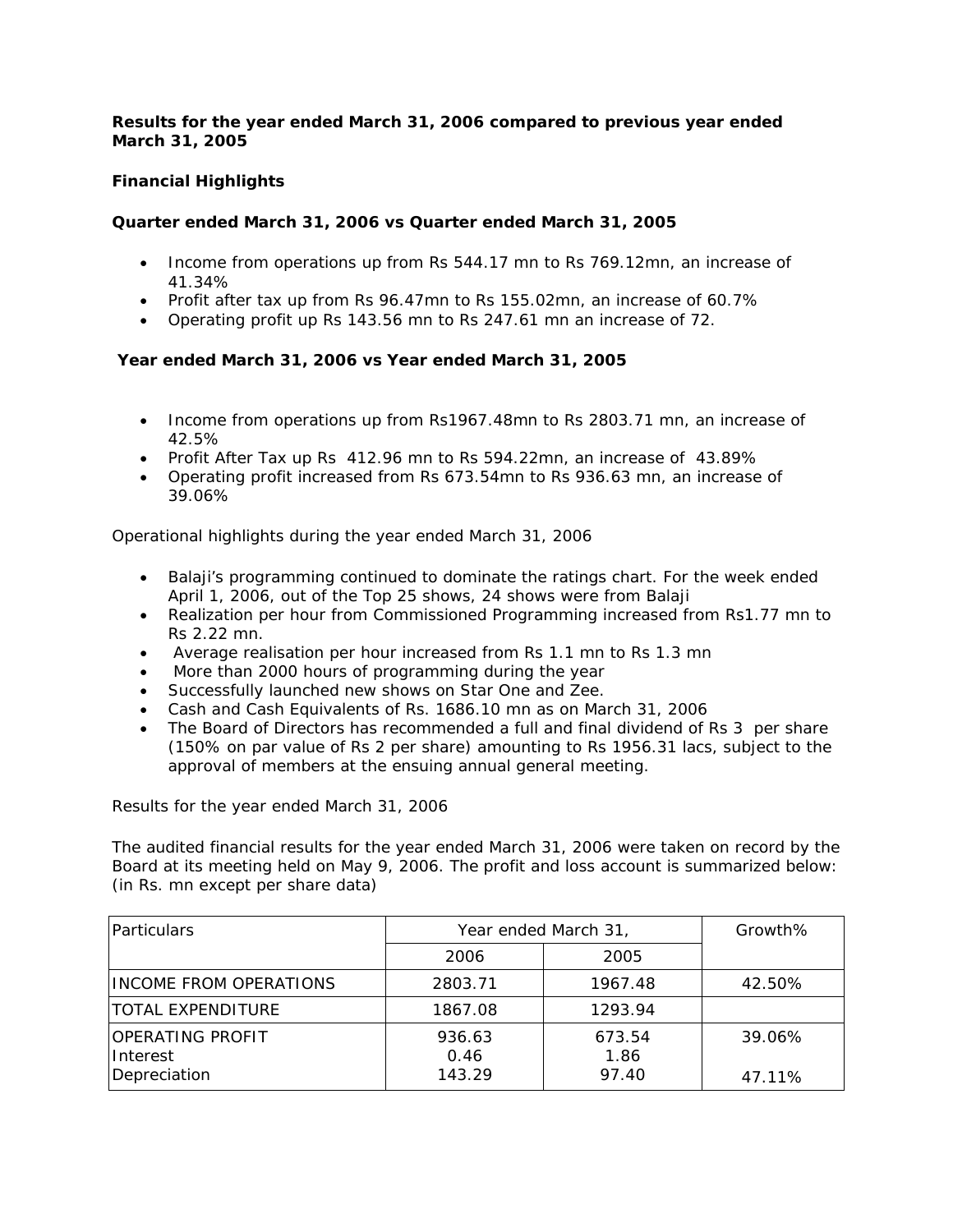| <b>OPERATING PROFIT AFTER</b><br>INTEREST & DEPRECIATION                  | 792.88     | 574.28     | 38.06% |
|---------------------------------------------------------------------------|------------|------------|--------|
|                                                                           | 86.94      | 49.42      | 75.92% |
| Other Income                                                              |            |            |        |
| PROFIT BEFORE TAX                                                         | 879.82     | 623.70     | 41.06% |
| Provision for Taxation<br>Deferred Revenue Expenditure<br>w/off           | 285.61     | 210.73     | 35.53% |
| NET PROFIT AFTER TAX                                                      | 594.21     | 412.97     | 43.89% |
| <b>EARNINGS PER SHARE</b><br>(weighted average)<br>(Face Value is Rs. 2)  | 9.15       | 7.61       | 20.24% |
| <b>DIVIDEND PER SHARE</b><br>(Face Value is Rs. 2)                        | 3.00       | 16.00      |        |
| Dividend declared as a % of par<br>value                                  | 150%       | 800%       |        |
| <b>KEY RATIOS</b><br>Operating Profit Margin (%)<br>Net Profit Margin (%) | 33%<br>21% | 34%<br>21% |        |

*Results for the quarter ended March 31, 2006* 

The audited financial results for the quarter ended March 31, 2006 were taken on record by the Board at its meeting held on May 9, 2006.

The profit and loss account is summarized below: (in Rs. mn except per share data)

| Particulars                                              | Quarter ended<br>March 31, |                         | Growth% | ended                   | Quarter <i>Growth</i> %<br>lin Q4 FY06<br>over<br>Q3FY06 |
|----------------------------------------------------------|----------------------------|-------------------------|---------|-------------------------|----------------------------------------------------------|
|                                                          | 2006                       | 2005                    |         | Dec 31<br>2005          |                                                          |
| INCOME FROM OPERATIONS                                   | 769.12                     | 544.17                  | 41.34%  | 699.87                  | 9.89%                                                    |
| <b>TOTAL EXPENDITURE</b>                                 | 521.51                     | 400.61                  | 30.18%  | 500.31                  | 4.24%                                                    |
| OPERATING PROFIT<br>Interest<br>Depreciation             | 247.61<br>0.25<br>29.87    | 143.56<br>1.35<br>31.05 | 72.48%  | 199.49<br>0.05<br>42.87 | 24.13%                                                   |
| <b>OPERATING PROFIT AFTER</b><br>INTEREST & DEPRECIATION | 217.49                     | 111.16                  | 95.65%  | 156.57                  | 38.91%                                                   |
| Other Income                                             | 12.28                      | 24.27                   |         | 49.99                   |                                                          |
| PROFIT BEFORE TAX                                        | 229.77                     | 135.43                  | 69.65%  | 206.57                  | 11.23%                                                   |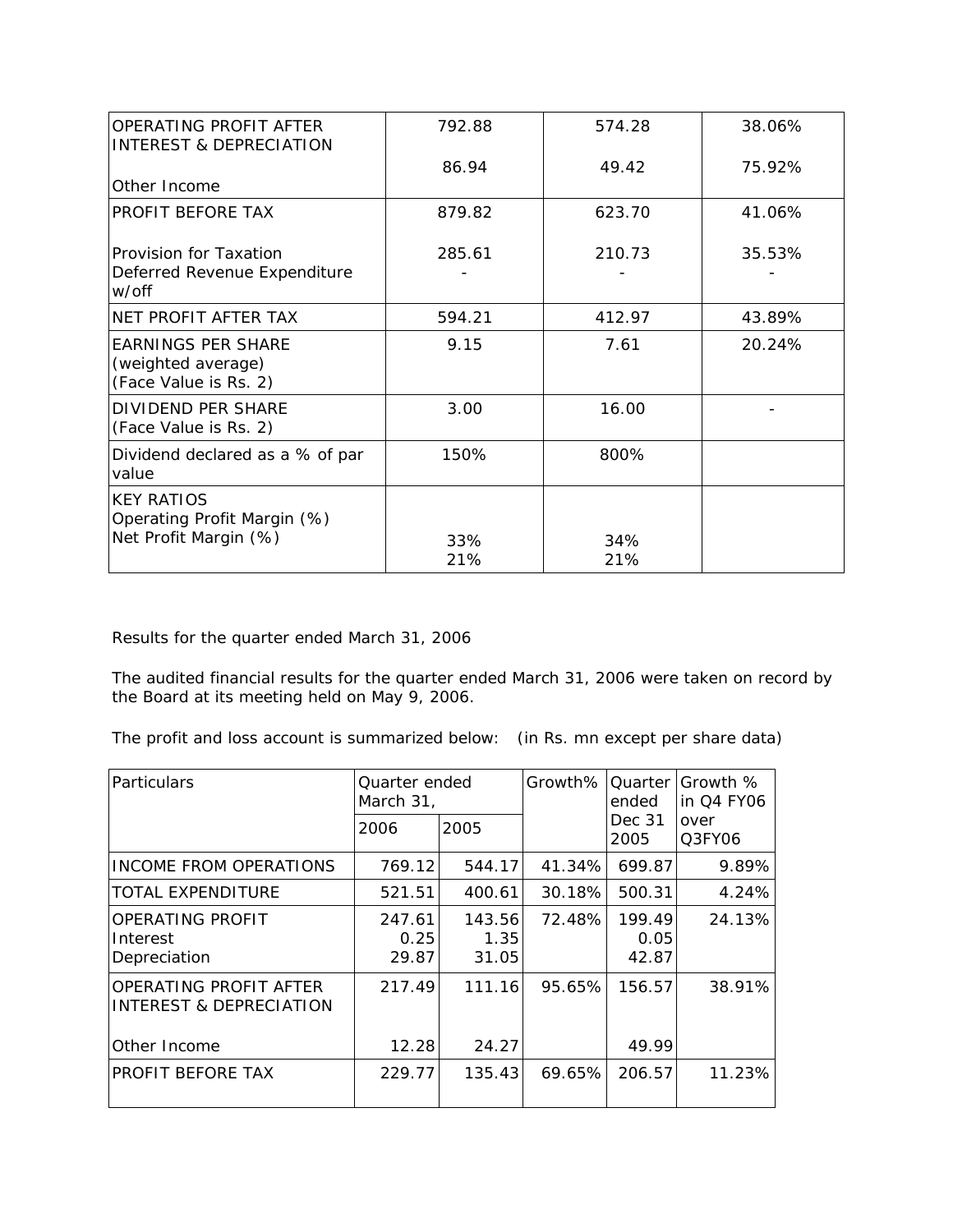| Provision for Taxation                                                    | 74.74      | 38.96      |        | 62.69      |       |
|---------------------------------------------------------------------------|------------|------------|--------|------------|-------|
| NET PROFIT AFTER TAX                                                      | 155.03     | 96.47      | 60.70% | 143.88     | 7.75% |
| <b>EARNINGS PER SHARE</b><br>(Face Value is Rs. 2)                        | 2.38       | 1.47       | 61.90% | 2.24       | 6.25% |
| DIVIDEND PER SHARE<br>(Face Value is Rs. 2)                               | 3.00       |            |        |            |       |
| Dividend declared as a % of<br>par value                                  | 150%       |            |        |            |       |
| <b>KEY RATIOS</b><br>Operating Profit Margin (%)<br>Net Profit Margin (%) | 32%<br>20% | 26%<br>18% |        | 29%<br>21% |       |

## *Management discussion and analysis on Audited Financial Results of the Company for the Quarter and Year ended 31.03.2006*

## **Revenues**

The Company recorded income from operations of Rs. 769.12 mn during the quarter, up 41.34% y-o-y. Revenue contribution from commissioned programming was Rs.694.16 mn, up 51.18% y-o-y, while that of sponsored programming was Rs. 71.91 mn. The share of commissioned programming in the revenues during the quarter was 90%, while that of sponsored programming was 10%. The revenue-wise distribution between commissioned and sponsored programming during the quarter ended March 31, 2006, March 31, 2005 and December 31, 2005, is as follows:

| Programming  | Rs. mn        |        |               | Percentage    |               |                |
|--------------|---------------|--------|---------------|---------------|---------------|----------------|
|              | <b>Q4FY06</b> | Q4FY05 | <b>Q3FY06</b> | <b>Q4FY06</b> | <b>Q4FY05</b> | <b>IQ3FY06</b> |
| Commissioned | 694.01        | 459.15 | 576.79        | 90            | 84            | 86             |
| Sponsored    | 72.11         | 85.02  | 92.45         | 10            | 16            | 14             |
|              | 766.12        | 544.17 | 669.24        | 100           | 100           | 100            |
|              |               |        |               |               |               |                |

### Channel Wise Revenue

The Channelwise Revenue distribution during the quarter ended March 31, 2006, March 31, 2005 and December 31, 2005, is as follows:

| <b>Channels</b>                                 | Rs. Mn        |               |               | Percentage     |               |               |
|-------------------------------------------------|---------------|---------------|---------------|----------------|---------------|---------------|
|                                                 | <b>Q4FY06</b> | <b>Q4FY05</b> | <b>Q3FY06</b> | <b>Q4FY06</b>  | <b>Q4FY05</b> | <b>Q3FY06</b> |
| Star, Sony, Zoom, I<br>MTV, Hungama, Zee 694.01 |               | 459.15        | 576.79        | -90            | 84            | 86            |
| Sun                                             | 8.25          | 7.62          | 9.47          |                |               |               |
| Gemini                                          | 20.56         | 32.82         | 36.78         | 3              | O             | O             |
| Udaya                                           | 26.49         | 24.80         | 30.56         | $\overline{4}$ | 5             | 5             |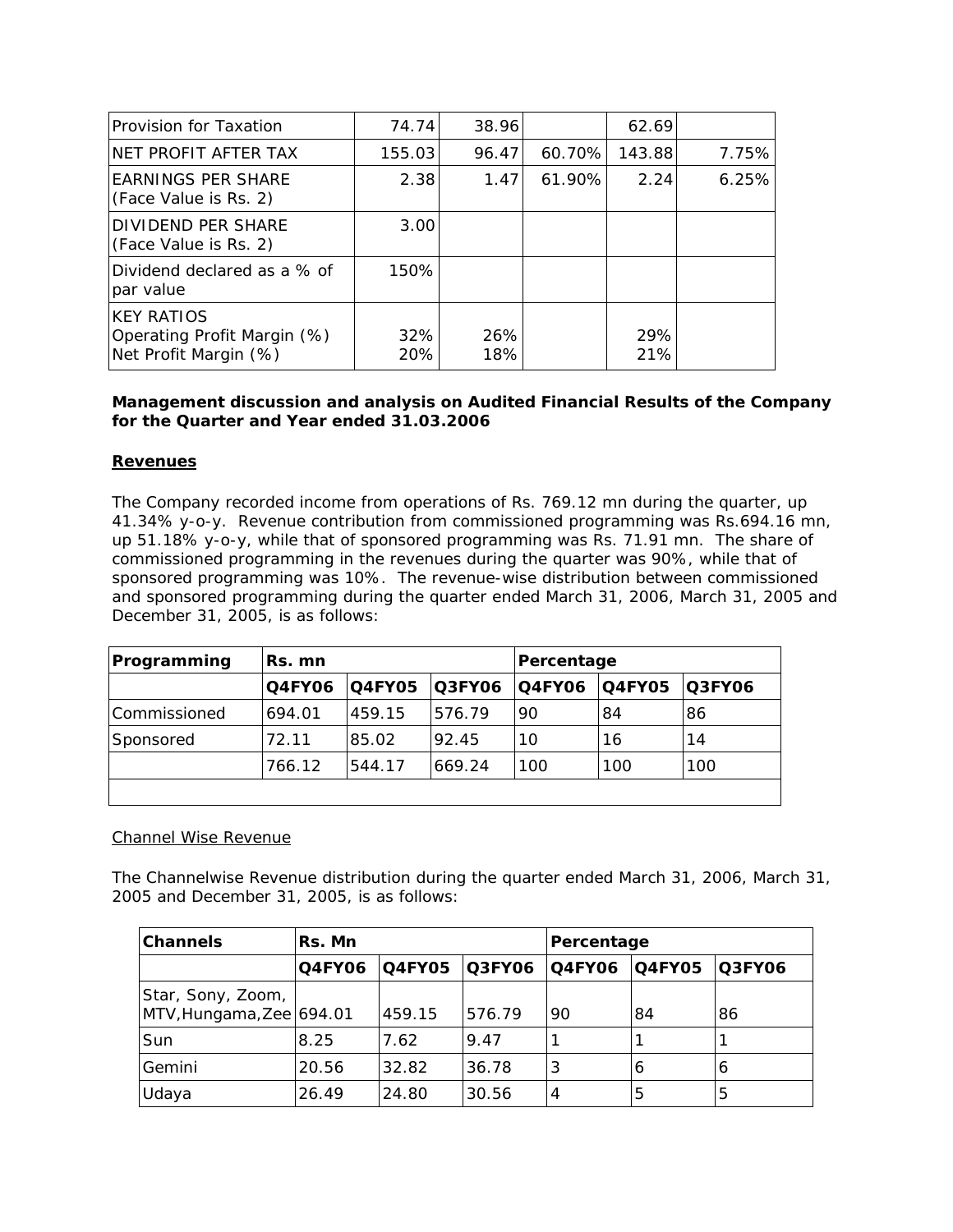| <b>DD Network</b> | 1.05   | 7.48   | 0.17    |  |  |
|-------------------|--------|--------|---------|--|--|
| Surya             | 15.76  | 9.59   | 15.47   |  |  |
|                   |        |        |         |  |  |
|                   | 766.12 | 541.46 | 1669.24 |  |  |

## *Programming Mix*

Commissioned & Sponsored ProgramsThe hour wise programming distribution during the quarter ended March 31, 2006, March 31, 2005 and December 31, 2005, is as follows:

| Programming  | <b>No. Of Hours</b>                             |        |               | Percentage |                |     |
|--------------|-------------------------------------------------|--------|---------------|------------|----------------|-----|
|              | <b>Q4FY05</b><br><b>Q3FY06</b><br><b>Q4FY06</b> |        | <b>Q4FY06</b> | IQ4FY05    | <b>IQ3FY06</b> |     |
|              |                                                 |        |               |            |                |     |
| Commissioned | 281.50                                          | 263.50 | 270.00        | 55         | 53             | 52  |
| Sponsored    | 253.00                                          | 233.50 | 253.50        | 45         | 47             | 48  |
| Total        | 534.50                                          | 497.00 | 523.50        | 100        | 100            | 100 |

# **Other Income**

The Other Income during the quarter was Rs. 12.28 mn against Rs. 24.27 mn in the corresponding quarter in the previous year.

### **Dividend**

The Board of Directors has recommended a full and final dividend of Rs 3 per share (150% on par value of Rs 2 per share) amounting to Rs 1956.31 lacs, subject to the approval of members at the ensuing annual general meeting

#### **Gross Block**

The Company's gross block increased from Rs. 559.28 mn in FY05 to Rs 669.52mn as on March 31 2006.

#### **Investments**

As on 31.03.2006, the Company's investments were at Rs. 1623.86 mn. The Company invested surplus funds in liquid/floating rate funds with the principal aim of safety *The market value of investments as on 31.03.2006 was Rs. 1665.46 mn.*

### **Debtors**

The Company's debtors (in days of income) has decreased from 99 days in FY05 to 96 days in FY06.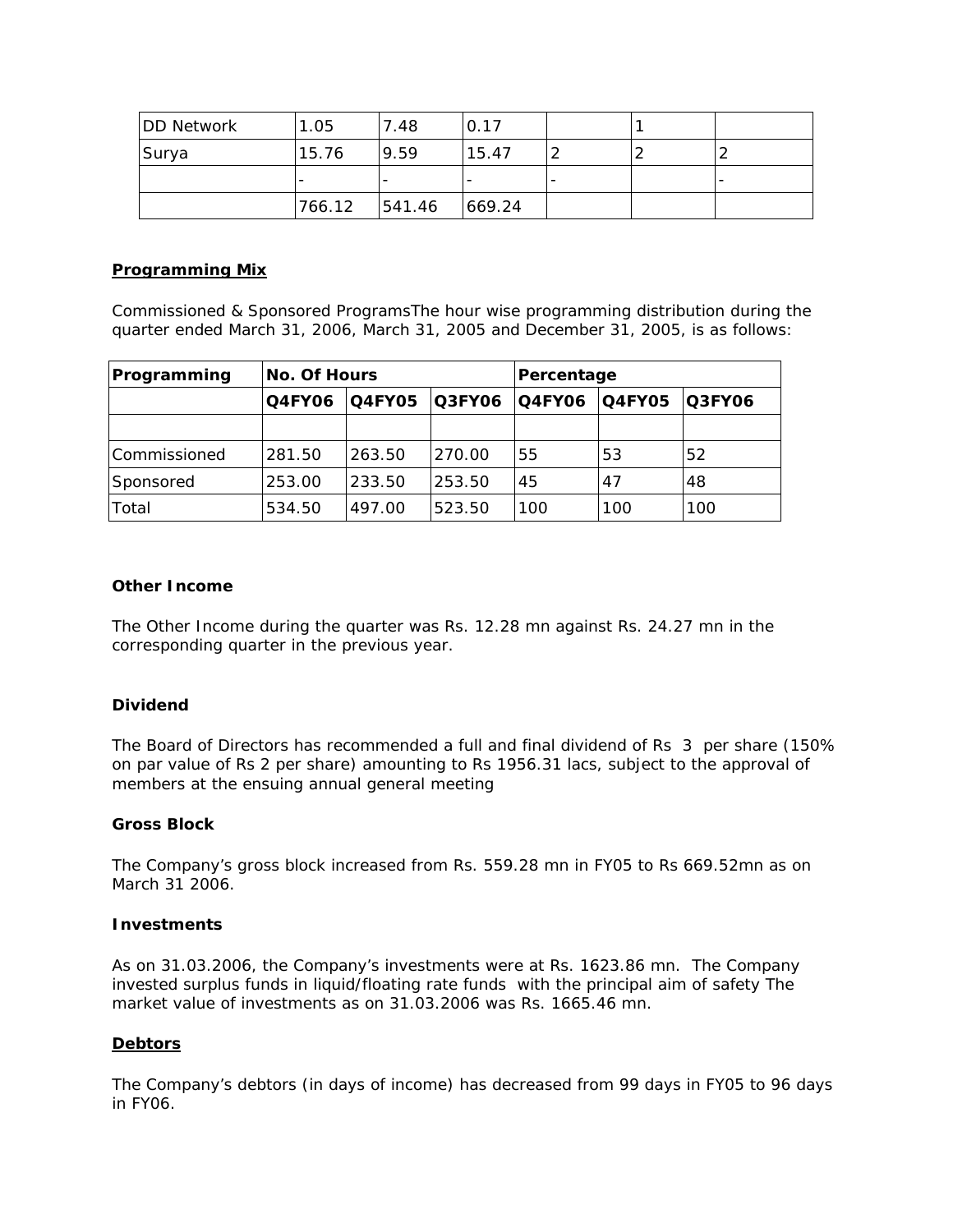### **Inventories**

The Company's inventories (in days of turnover) decreased from 44 days in FY05 to 15 days in FY06 since the two films carried in the inventory were released during the year.

#### **Loans and advances**

Loans and advances decreased from Rs 174.53 mn in FY05 to Rs 170.48 mn in FY06. The Company's principal loans and advances comprised lease deposits for offices / studios.

#### **Change in Programming during the quarter**

• The Company launched following serials during the quarter ended 31st March, 2006

| Serial                                  | <b>Channel</b>   | Frequency       |
|-----------------------------------------|------------------|-----------------|
| Kya Hoga Nimmo Ka<br><b>Kandy Floss</b> | Star One<br>Sony | 4 days<br>1 day |
| Kasamh se                               | Zee              | 5 days          |

• The Following serial/s of the Company went off air during the quarter ended 31st March, 2006.

| Serial       | <b>Channel</b> | Frequency |
|--------------|----------------|-----------|
| Kosmiic Chat | Zoom           | 1 day     |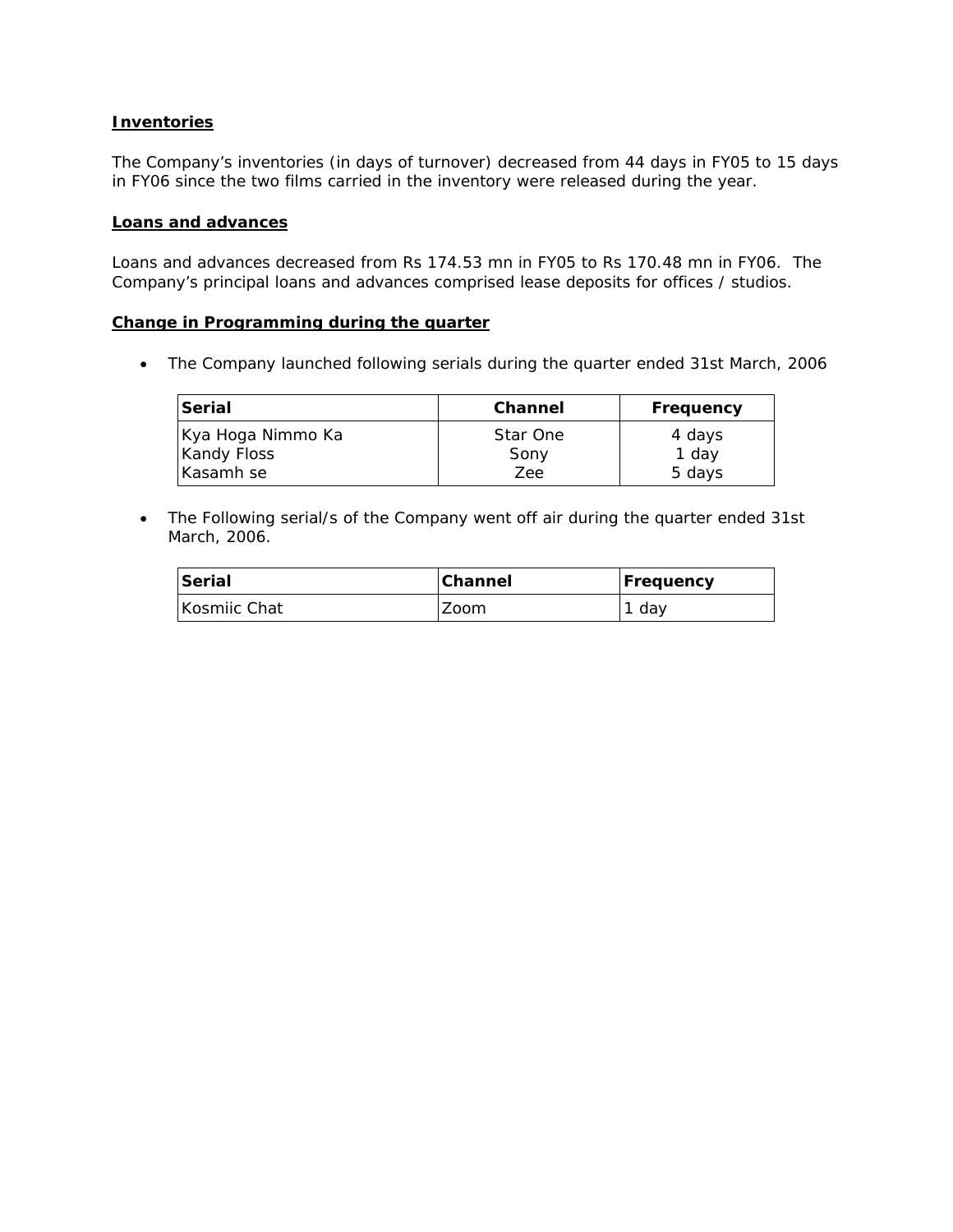## **Serials on air**

*As on 31.03.2006 the following 20 serials of the Company were on air on various channels* 

| Serial                                                                                                                                                                           | Channel                             | Frequency                                                                   | <b>TRPs</b>                                                   | Top TRPs on<br>the same<br>channel |  |  |  |  |
|----------------------------------------------------------------------------------------------------------------------------------------------------------------------------------|-------------------------------------|-----------------------------------------------------------------------------|---------------------------------------------------------------|------------------------------------|--|--|--|--|
|                                                                                                                                                                                  | <b>Sponsored Serials (40 Shows)</b> |                                                                             |                                                               |                                    |  |  |  |  |
| Kalyani                                                                                                                                                                          | Gemini TV                           | 5 Days                                                                      | 14.43                                                         | 20.83                              |  |  |  |  |
| Kanyadaana<br>Kumkuma Bhagya<br>Kadambarii                                                                                                                                       | Udaya TV                            | 5 Days<br>5 Days<br>5 Days                                                  | 7.37<br>10.45<br>8.75                                         | 14.96                              |  |  |  |  |
| Kankkana                                                                                                                                                                         | DD-<br>Chandana                     | 5 Days                                                                      | 2.24                                                          | 4.57                               |  |  |  |  |
| Kanavaru Kkaha                                                                                                                                                                   | Sun TV                              | 5 Days                                                                      | 9.77                                                          | 34.80                              |  |  |  |  |
| Kavyanjali<br>Pavitrabandham                                                                                                                                                     | Surya TV                            | 5 Days<br>5 Days                                                            | 12.85<br>10.41                                                | 23.03                              |  |  |  |  |
| <b>Commissioned Serials (48 Shows)</b>                                                                                                                                           |                                     |                                                                             |                                                               |                                    |  |  |  |  |
| Kyunki Saas Bhi Kabhi<br><b>Bahu Thi</b><br>Kahaani Ghar Ghar Kii<br>Kstreet Pali Hill<br>Kasautii Zindagi Kay<br>Kaahin To Hoga<br>Kkavyanjali<br>Kesar<br>Kya Hoga Nimmo<br>Ka | Star<br>PlusStar<br>one             | 5 Days4<br>Days<br>4 Days<br>5 Days<br>5 Days<br>5 Days<br>4 Days<br>4 Days | 11.73<br>9.87<br>2.36<br>9.78<br>7.57<br>5.96<br>4.01<br>1.70 | 11.73 3.12                         |  |  |  |  |
| Kandy Floss<br>Kaisa ye pyaar<br>haiKasamh Se<br>Hum Paanch                                                                                                                      | Sony TVZee 1 Day<br>TV              | 4 Days5<br>Days<br>2 Days                                                   | 0.68<br>2.00<br>2.84<br>0.36                                  | 3.02 3.50                          |  |  |  |  |

*{(Source – TAM Ratings for the week ended 01/04/06, Category – Female 15 Plus)*

For further information on results, please contact us on following nos.: